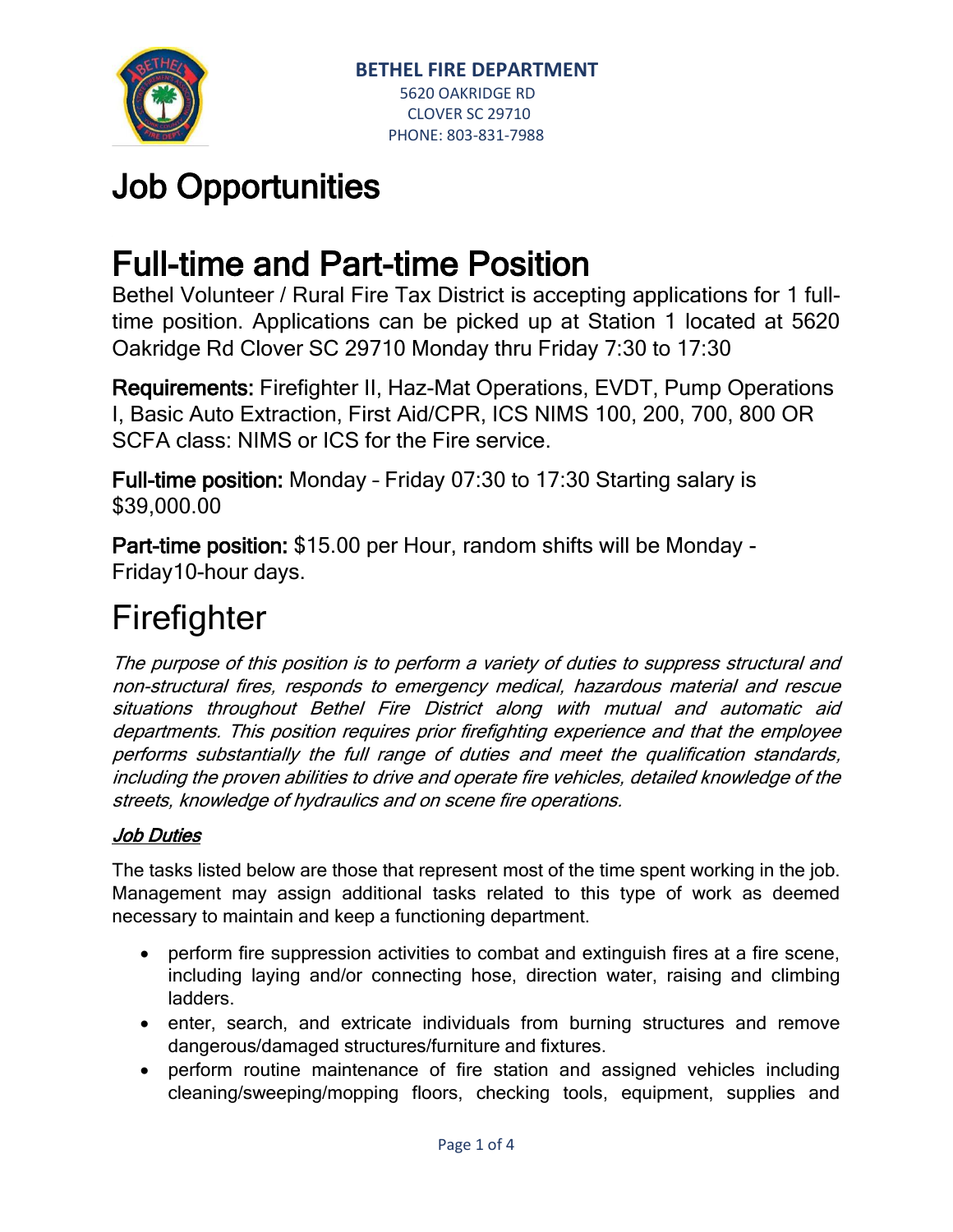

PHONE: 803-831-7988

materials of vehicles including all fire suppression and emergency response to ensure that vehicles are in proper operation condition.

- perform a variety of emergency rescue activities at fire, accident, hazardous material, or other emergency situations (IDLH).
- provide basic first aid support, CPR manpower assisting local EMS.
- participate in regular training drills, programs, and community service activities.
- present fire prevention/fire safety programs to school groups, day cares, civic groups, and public to discuss techniques and practices for a fire safe community.
- perform and complete incident documentation in accordance with established policies, and procedures, and maintain department records of local business renderings to facilitate the efficient response and suppression activities.
- perform daily check/inspections of personal fire suppression gear, protective clothing, and related equipment to ensure proper functioning and cleanliness, test, and maintenance of all fire hoses.

#### **Other Duties**

Attend training, seminars, workshops, and meetings to remain knowledgeable of modern firefighting and prevention methods; maintain required certifications.

- receive and respond to inquiries, concerns, complaints and requests for assistance regrading areas of responsibility.
- perform general clerical work as required, including but not limited to preparing reports and correspondence, copying, and filing documents, sending, and receiving faxes, emails, answering the telephone etc.

#### **Qualifications**

- completion of high school diploma or GED
- certifications and licenses: Firefighter I/II, Haz-mat Ops, EVDT, Pump Ops, Basic Auto Extraction, First Aid/CPR, ICS NIMS 100/200/700/800, valid state driver's license as required to gain SC Firefighter Certification.

#### Knowledge, Skills and Abilities

Knowledge of the principles, practices, techniques and methods of fire suppression, hazardous material control/clean up, confined space/steep terrain rescues and basic first aid CPR. Knowledge of the streets addresses and locations throughout Bethel Fire District and York County. Knowledge of State, Federal, County, and City statutes, codes, and ordinances. Knowledge of the safe and proper use and purpose of a variety of specialized equipment, tools and apparatus used in fire suppression, rescue, basic first aid, and tactical rescue situations. Skill in understanding and interpreting complex statues, ordinances, regulations, and standards. Skill in applying basic first aid, CPR assistance techniques. Skill in establishing and maintaining effective working relationships with other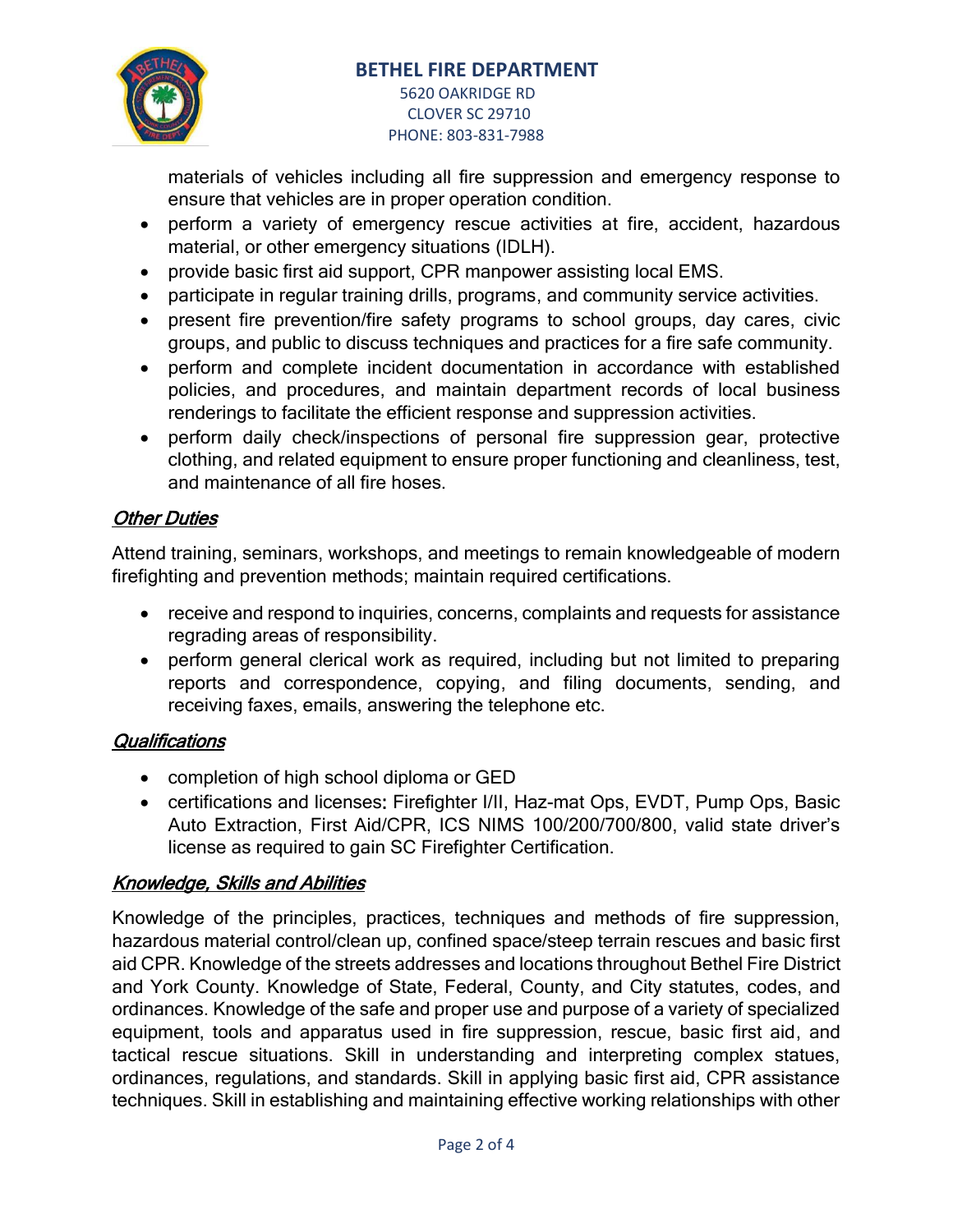#### **BETHEL FIRE DEPARTMENT**



#### 5620 OAKRIDGE RD CLOVER SC 29710 PHONE: 803-831-7988

department personnel, county personnel, other fire suppression agency staff and the public. Skill in presenting complex subjects to a variety of audiences at an appropriate level of understanding geared for the listeners. Skill in following oral instructions under stressful situations and the ability to remain calm during emergency situations. Requires guiding, persuading or influencing others in favor of a service, point of view, or course of actions; may enforce laws, rules, regulations, or ordinances.

### Complexity/Scope of Work

Technical/Paraprofessional: Work involves inspecting, measuring, or comparing to a standard; utilizing special training to perform specialized technical work involving evaluation, analysis and troubleshooting or performs general coordination of individual or department activities. Requires the use of a wide range of technical methods in the solution of others, requiring almost constant decisions affecting co-workers, clients, or others in the public.

Tools and Equipment Usage: Requires handling or using machines, tools or equipment requiring moderate instruction and experience, such as fire suppression equipment, fire trucks, breathing apparatus, forcible entry tools, camera, audio-visual equipment and basic office equipment, such as office machines such as copiers or calculators, computers for data entry or hand-held power equipment or light machinery.

#### Physical Requirement

- physical and dexterity requirements: Requires work involving, walking, reaching with hands and arms, stooping, kneeling, crouching or crawling 2/3 of the time.
- standing sitting, climbing or balancing 1/3 to 2/3 of the time.
- talking or hearing over 2/3 of the time.
- lifting between 20 and 50 pounds 2/3 of the time. Lifting between 50 to 100 pounds 1/3 of the time.
- lifting over 100 pounds 1/3 of the time.
- vision Requirement: Close vision (clear vision at 20 inches or less).
- distance vision (clear vision at 20 feet or more).
- color vision (ability to identify and distinguish colors).
- peripheral vision (ability to observe an area that can be seen up or down or to the left or right when vision is fixed on a given point).
- depth perception (three-dimensional vision, ability to judge distance and spatial relationships).

Potential Environmental Conditions/Hazards: The job may risk exposure to fire hazards, extreme heat and/or cold, wet, or humid conditions, extreme noise levels, vibration, fumes and/or noxious odors, airborne particles, traffic, moving machinery, electrical shock, heights, disease/pathogens, toxic/caustic chemicals, and explosives.